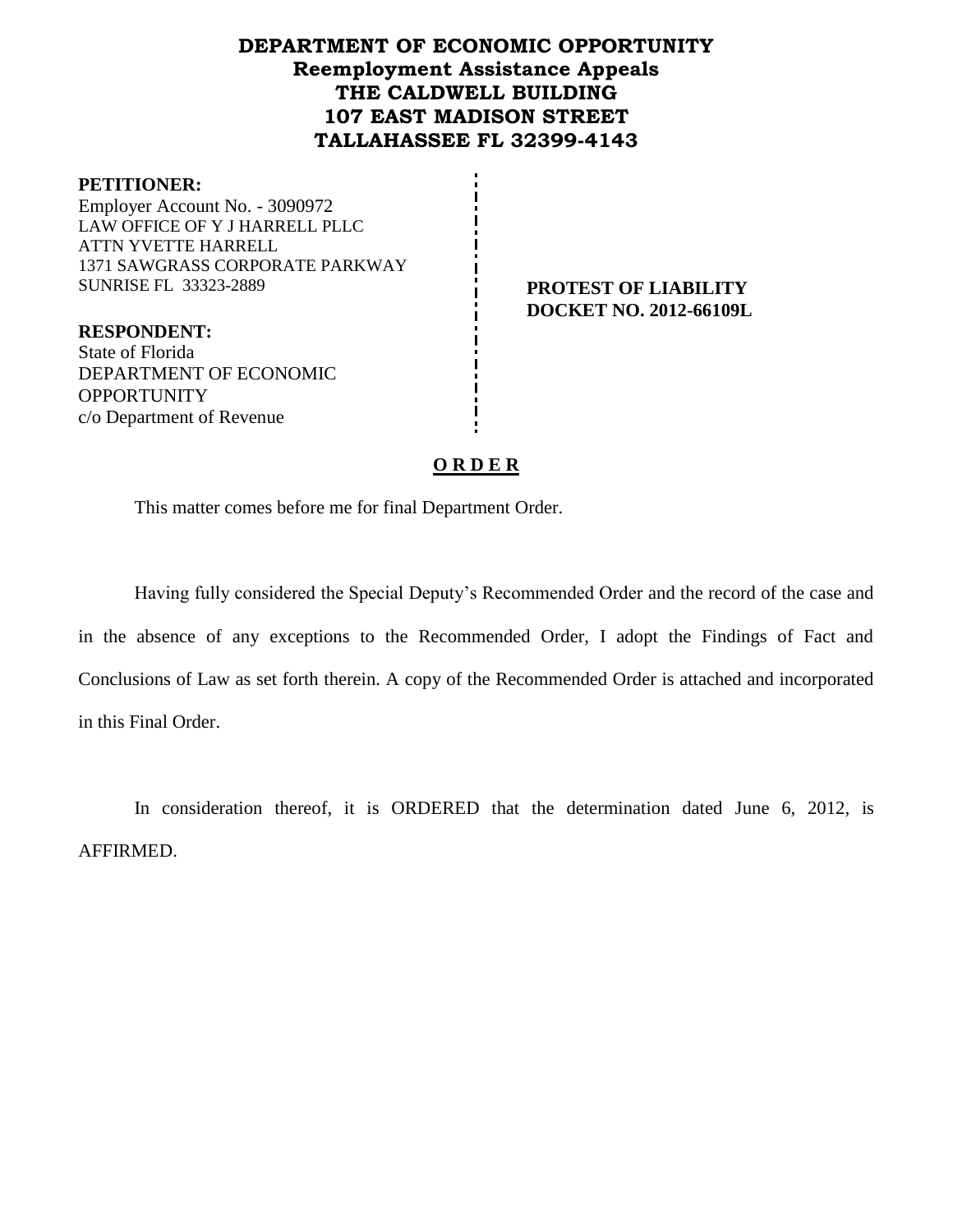#### **JUDICIAL REVIEW**

Any request for judicial review must be initiated within 30 days of the date the Order was filed. Judicial review is commenced by filing one copy of a *Notice of Appeal* with the DEPARTMENT OF ECONOMIC OPPORTUNITY at the address shown at the top of this Order and a second copy, with filing fees prescribed by law, with the appropriate District Court of Appeal. It is the responsibility of the party appealing to the Court to prepare a transcript of the record. If no court reporter was at the hearing, the transcript must be prepared from a copy of the Special Deputy's hearing recording, which may be requested from the Office of Appeals.

Cualquier solicitud para revisión judicial debe ser iniciada dentro de los 30 días a partir de la fecha en que la Orden fue registrada. La revisión judicial se comienza al registrar una copia de un *Aviso de Apelación* con la Agencia para la Innovación de la Fuerza Laboral [*DEPARTMENT OF ECONOMIC OPPORTUNITY]* en la dirección que aparece en la parte superior de este *Orden* y una segunda copia, con los honorarios de registro prescritos por la ley, con el Tribunal Distrital de Apelaciones pertinente. Es la responsabilidad de la parte apelando al tribunal la de preparar una transcripción del registro. Si en la audiencia no se encontraba ningún estenógrafo registrado en los tribunales, la transcripción debe ser preparada de una copia de la grabación de la audiencia del Delegado Especial [*Special Deputy*], la cual puede ser solicitada de la Oficina de Apelaciones.

Nenpòt demann pou yon revizyon jiridik fèt pou l kòmanse lan yon peryòd 30 jou apati de dat ke Lòd la te depoze a. Revizyon jiridik la kòmanse avèk depo yon kopi yon *Avi Dapèl* ki voye bay DEPARTMENT OF ECONOMIC OPPORTUNITY lan nan adrès ki parèt pi wo a, lan tèt *Lòd* sa a e yon dezyèm kopi, avèk frè depo ki preskri pa lalwa, bay Kou Dapèl Distrik apwopriye a. Se responsabilite pati k ap prezante apèl la bay Tribinal la pou l prepare yon kopi dosye a. Si pa te gen yon stenograf lan seyans lan, kopi a fèt pou l prepare apati de kopi anrejistreman seyans lan ke Adjwen Spesyal la te fè a, e ke w ka mande Biwo Dapèl la voye pou ou.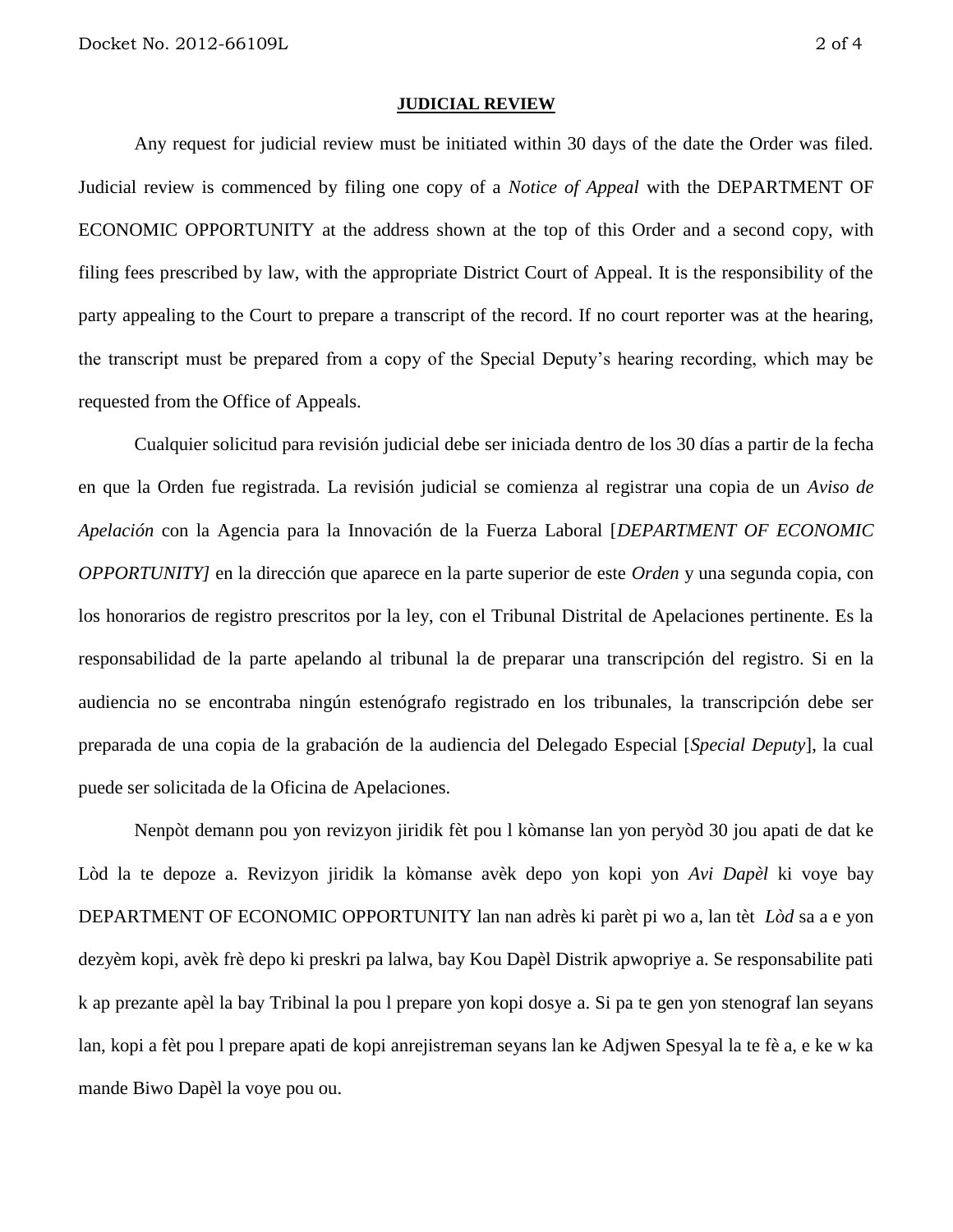DONE and ORDERED at Tallahassee, Florida, this \_\_\_\_\_\_\_ day of December, 2012.



Altemese Smith, Assistant Director, Reemployment Assistance Services DEPARTMENT OF ECONOMIC OPPORTUNITY

FILED ON THIS DATE PURSUANT TO § 120.52, FLORIDA STATUTES, WITH THE DESIGNATED DEPARTMENT CLERK, RECEIPT OF WHICH IS HEREBY ACKNOWLEDGED.

 $\overline{\phantom{a}}$  ,  $\overline{\phantom{a}}$  ,  $\overline{\phantom{a}}$  ,  $\overline{\phantom{a}}$  ,  $\overline{\phantom{a}}$  ,  $\overline{\phantom{a}}$  ,  $\overline{\phantom{a}}$  ,  $\overline{\phantom{a}}$  ,  $\overline{\phantom{a}}$  ,  $\overline{\phantom{a}}$  ,  $\overline{\phantom{a}}$  ,  $\overline{\phantom{a}}$  ,  $\overline{\phantom{a}}$  ,  $\overline{\phantom{a}}$  ,  $\overline{\phantom{a}}$  ,  $\overline{\phantom{a}}$ DEPUTY CLERK DATE

#### **CERTIFICATE OF SERVICE**

**I HEREBY CERTIFY that true and correct copies of the foregoing Final Order have been furnished to the persons listed below in the manner described, on the \_\_\_\_\_\_\_ day of December, 2012**.

Sheren J. Bams

SHANEDRA Y. BARNES, Special Deputy Clerk DEPARTMENT OF ECONOMIC OPPORTUNITY Reemployment Assistance Appeals 107 EAST MADISON STREET TALLAHASSEE FL 32399-4143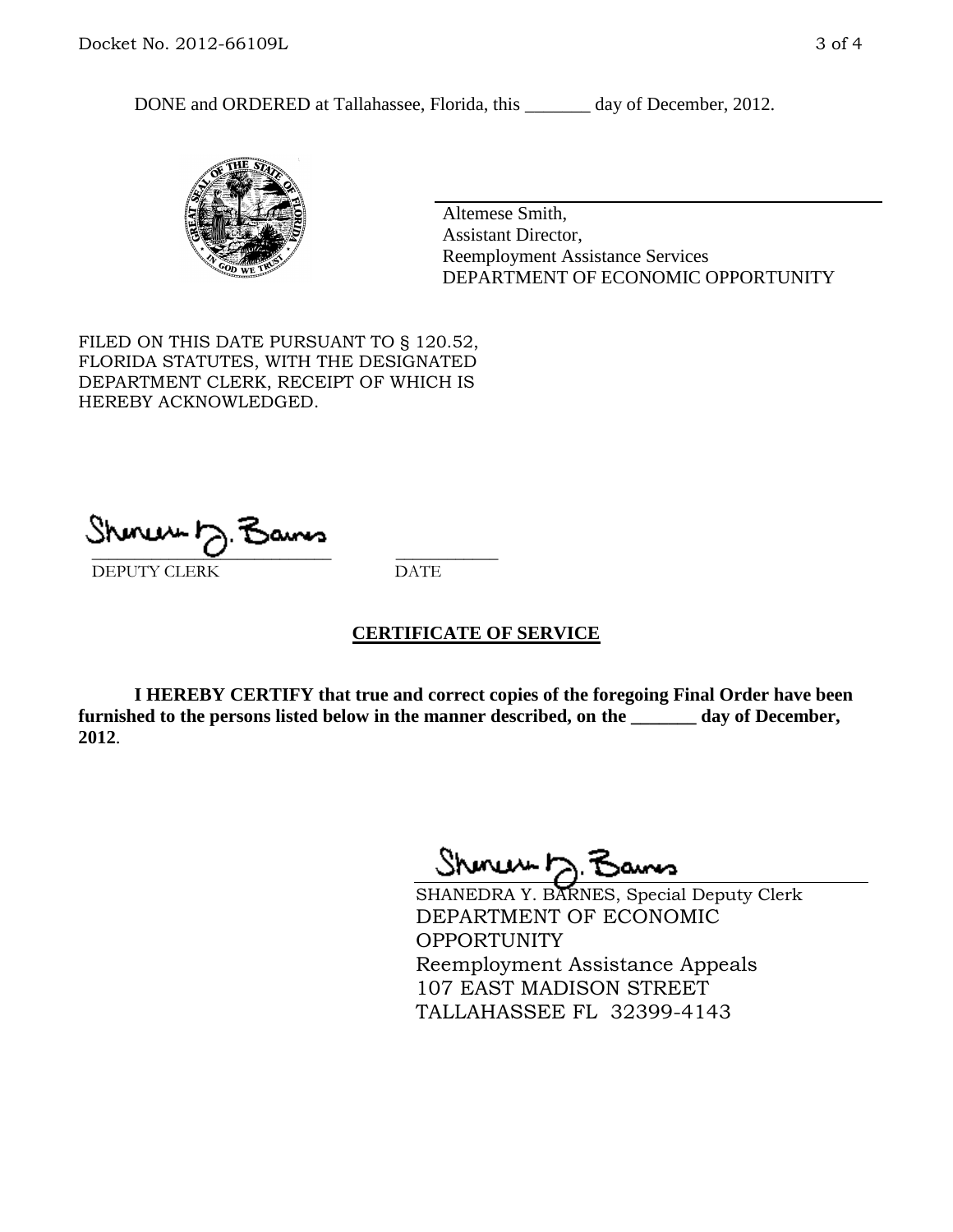Docket No. 2012-66109L 4 of 4

By U.S. Mail:

LAW OFFICE OF Y J HARRELL PLLC ATTN YVETTE HARRELL 1371 SAWGRASS CORPORATE PARKWAY SUNRISE FL 33323-2889

MISTY WHEELER 13250 SW 4TH COURT APT 212 PEMBROKE PINES FL 33027

DEPARTMENT OF REVENUE ATTN: VANDA RAGANS - CCOC #1-4857 5050 WEST TENNESSEE STREET TALLAHASSEE FL 32399

DEPARTMENT OF REVENUE ATTN: MYRA TAYLOR PO BOX 6417 TALLAHASSEE FL 32314-6417

State of Florida DEPARTMENT OF ECONOMIC OPPORTUNITY c/o Department of Revenue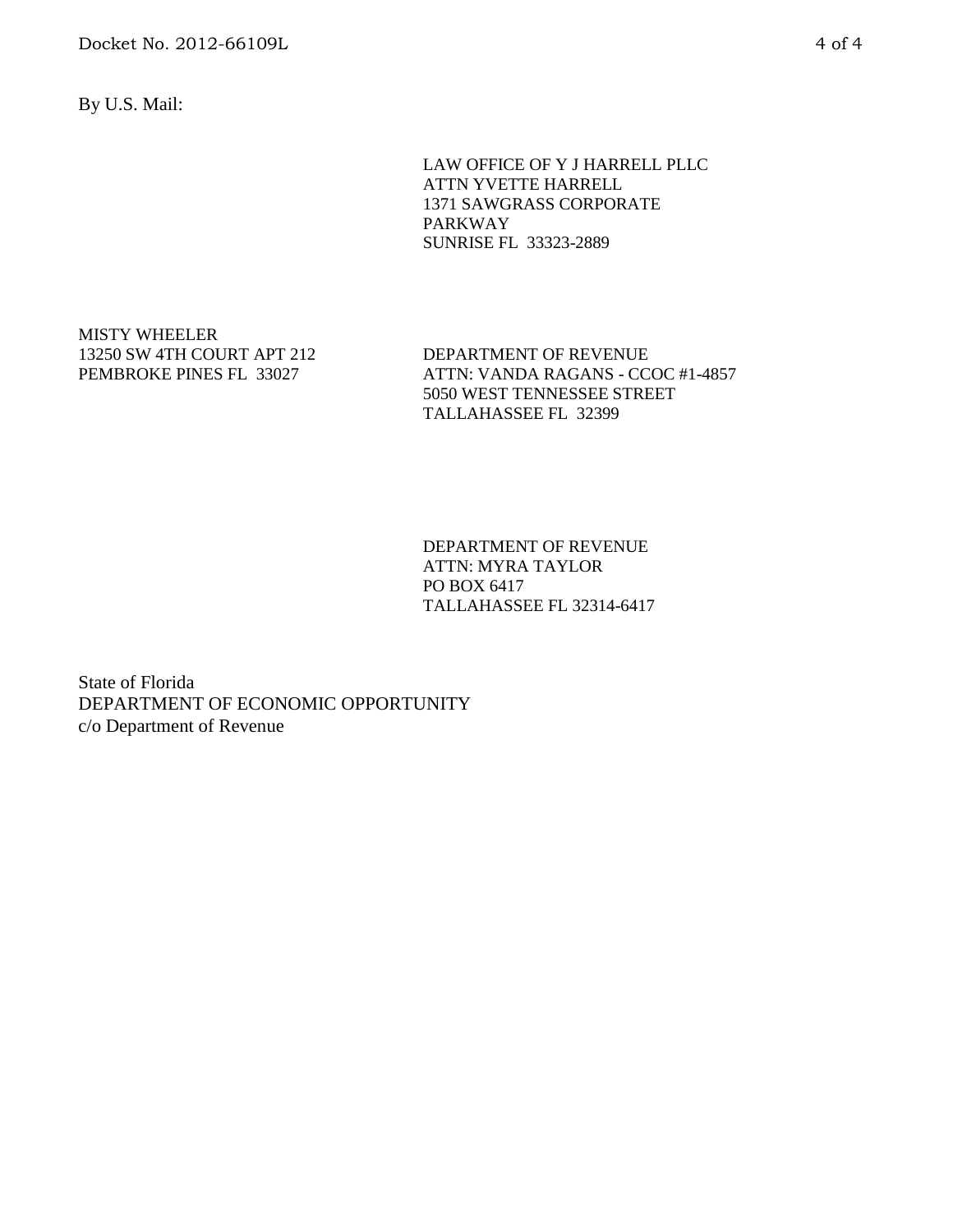### **DEPARTMENT OF ECONOMIC OPPORTUNITY Reemployment Assistance Appeals**

MSC 347 CALDWELL BUILDING 107 EAST MADISON STREET TALLAHASSEE FL 32399-4143

| <b>PETITIONER:</b>              |
|---------------------------------|
| Employer Account No. - 3090972  |
| LAW OFFICE OF Y J HARRELL PLLC  |
| ATTN YVETTE HARRELL             |
| 1371 SAWGRASS CORPORATE PARKWAY |
| <b>SUNRISE FL 33323-2889</b>    |

**PROTEST OF LIABILITY DOCKET NO. 2012-66109L**

**RESPONDENT:** State of Florida DEPARTMENT OF ECONOMIC **OPPORTUNITY** c/o Department of Revenue

# **RECOMMENDED ORDER OF SPECIAL DEPUTY**

TO: Assistant Director, Executive Director, Reemployment Assistance Services DEPARTMENT OF ECONOMIC OPPORTUNITY

This matter comes before the undersigned Special Deputy pursuant to the Petitioner's protest of the Respondent's determination dated June 6, 2012.

After due notice to the parties, a telephone hearing was held on October 4, 2012. The Petitioner, represented by the Petitioner's Manager/Member, appeared and testified. An attorney testified as a witness on behalf of the Petitioner. The Respondent, represented by a Department of Revenue Tax Specialist II, appeared and testified. The Joined Party appeared and testified.

The record of the case, including the recording of the hearing and any exhibits submitted in evidence, is herewith transmitted. Proposed Findings of Fact and Conclusions of Law were not received.

#### **Issues**:

Whether services performed for the Petitioner by the Joined Party constitute insured employment, and if so, the effective date of liability, pursuant to Section 443.036(19), 443.036(21); 443.1216, Florida Statutes.

Whether the Petitioner meets liability requirements for Florida reemployment assistance contributions, and if so, the effective date of liability, pursuant to Sections 443.036(19); 443.036(21), Florida Statutes.

#### **Findings of Fact:**

1. The Petitioner is a single member limited liability company that operates a law practice.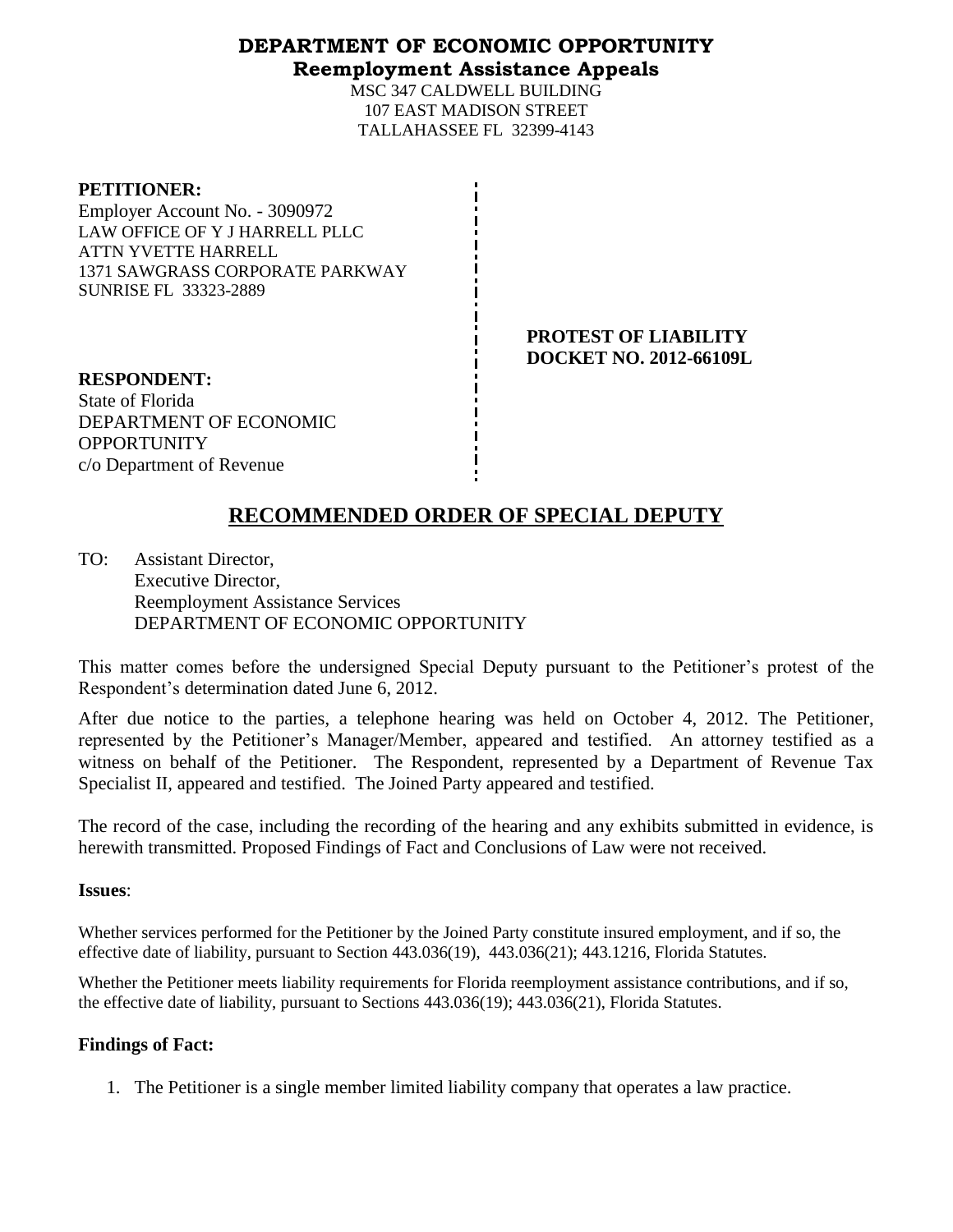- 2. The Joined Party performed legal secretarial services for the Petitioner from March 1, 2011, until May 19, 2011. The Joined Party obtained the work with the Petitioner after responding to an advertisement placed by the Petitioner on a career site. During an interview, the parties discussed the Joined Party's work experience, the services needed by the Petitioner, the number and flexibility of the work hours, and the rate of pay. Following the interview, the Petitioner told the Joined Party the Petitioner would pay her \$17 per hour for approximately 25 hours of work per week. The Petitioner told the Joined Party there would be an opportunity for increased compensation if the relationship proved to be beneficial to the Petitioner. The Joined Party accepted the offer. The parties did not enter into a written agreement.
- 3. The Joined Party had prior experience as a legal assistant. The Petitioner did not provide any formal training to the Joined Party.
- 4. The Joined Party's services included scheduling hearings and meetings, typing pleadings, letters, and contracts, greeting clients, answering the telephone, making copies, and filing. The Joined Party met with the Petitioner in the mornings to review the status of cases and to obtain direction from the Petitioner as to any follow-up required. The Petitioner told the Joined Party how the Petitioner wanted pleadings prepared. On some occasions the Petitioner provided the Joined Party with a form to use in performing the work. After typing a document, the Joined Party emailed the document to the Petitioner for review. The Petitioner provided clarification or additional instructions to the Joined Party by email or in person. If the document contained errors, the Petitioner sometimes corrected the document rather than returning it to the Joined Party for correction.
- 5. The Joined Party performed the work at the Petitioner's office location. The Petitioner provided the Joined Party with a desk, computer, scanner, copier, and telephone for use in performing the work.
- 6. The Joined Party was required to report for work at 9:00 a.m. The Joined Party usually worked Monday through Thursday. The Joined Party left work between 2:00 p.m. and 4:00 p.m., depending upon the workload.
- 7. The Joined Party was paid approximately every two weeks. The Joined Party submitted the hours worked in a format requested by the Petitioner. On March 8, 2011, the Joined Party received an initial payment of \$715, representing \$714 for hours worked and \$1 for postage, The Joined Party received a check in the amount of \$883 on March 24, 2011. The Joined Party received four checks totaling \$3,247 in the second quarter 2011. The Petitioner did not withhold taxes from the Joined Party's pay.
- 8. The Petitioner did not provide any fringe benefits to the Joined Party.
- 9. The Joined Party was not restricted from performing similar services for others while working for the Petitioner, as long as the other services did not interfere with the Joined Party's work for the Petitioner.
- 10. Either party could terminate the relationship without a penalty or liability for breach of contract. The Petitioner terminated the relationship with the Joined Party after receiving a number of complaints concerning the Joined Party's demeanor.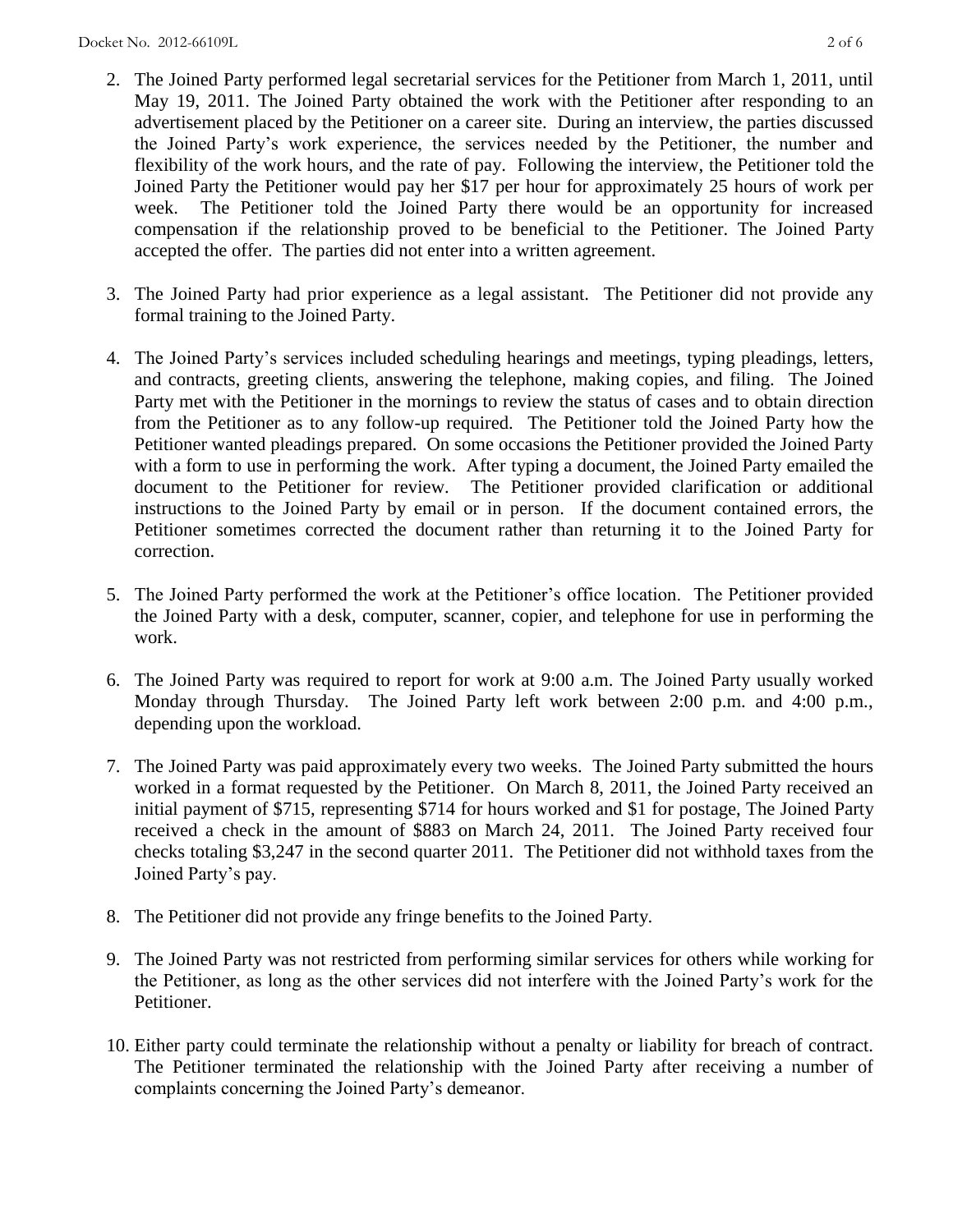11. The Joined Party did not have her own business, business card, or occupational license. The Joined Party did not advertise her services to the general public. The Joined Party performed limited secretarial services for another attorney after the Joined Party's relationship with the Petitioner ended.

#### **Conclusions of Law:**

- 12. The issue in this case, whether services performed for the Petitioner constitute employment subject to the Florida Unemployment Compensation Law, is governed by Chapter 443, Florida Statutes. Section 443.1216(1)(a)2, Florida Statutes, provides that employment subject to the chapter includes service performed by individuals under the usual common law rules applicable in determining an employer-employee relationship.
- 13. The Supreme Court of the United States held that the term "usual common law rules" is to be used in a generic sense to mean the "standards developed by the courts through the years of adjudication." United States v. W.M. Webb, Inc., 397 U.S. 179 (1970).
- 14. The Supreme Court of Florida adopted and approved the tests in 1 Restatement of Law, Agency 2d Section 220 (1958), for use to determine if an employment relationship exists. See Cantor v. Cochran, 184 So.2d 173 (Fla. 1966); Miami Herald Publishing Co. v. Kendall, 88 So.2d 276 (Fla. 1956); Magarian v. Southern Fruit Distributors, 1 So.2d 858 (Fla. 1941); see also Kane Furniture Corp. v. R. Miranda, 506 So.2d 1061 (Fla. 2d DCA 1987).
- 15. Restatement of Law is a publication, prepared under the auspices of the American Law Institute, which explains the meaning of the law with regard to various court rulings. The Restatement sets forth a nonexclusive list of factors that are to be considered when judging whether a relationship is an employment relationship or an independent contractor relationship.
- 16. 1 Restatement of Law, Agency 2d Section 220 (1958) provides:
	- (1) A servant is a person employed to perform services for another and who, in the performance of the services, is subject to the other's control or right of control.
	- (2) The following matters of fact, among others, are to be considered:
		- (a) the extent of control which, by the agreement, the business may exercise over the details of the work;
		- (b) whether or not the one employed is engaged in a distinct occupation or business;
		- (c) the kind of occupation, with reference to whether, in the locality, the work is usually done under the direction of the employer or by a specialist without supervision;
		- (d) the skill required in the particular occupation;
		- (e) whether the employer or the worker supplies the instrumentalities, tools, and the place of work for the person doing the work;
		- (f) the length of time for which the person is employed;
		- $(g)$  the method of payment, whether by the time or by the job;
		- (h) whether or not the work is a part of the regular business of the employer;
		- (i) whether or not the parties believe they are creating the relation of master and servant;
		- (j) whether the principal is or is not in business.
- 17. Comments in the Restatement explain that the word "servant" does not exclusively connote manual labor, and the word "employee" has largely replaced "servant" in statutes dealing with various aspects of the working relationship between two parties.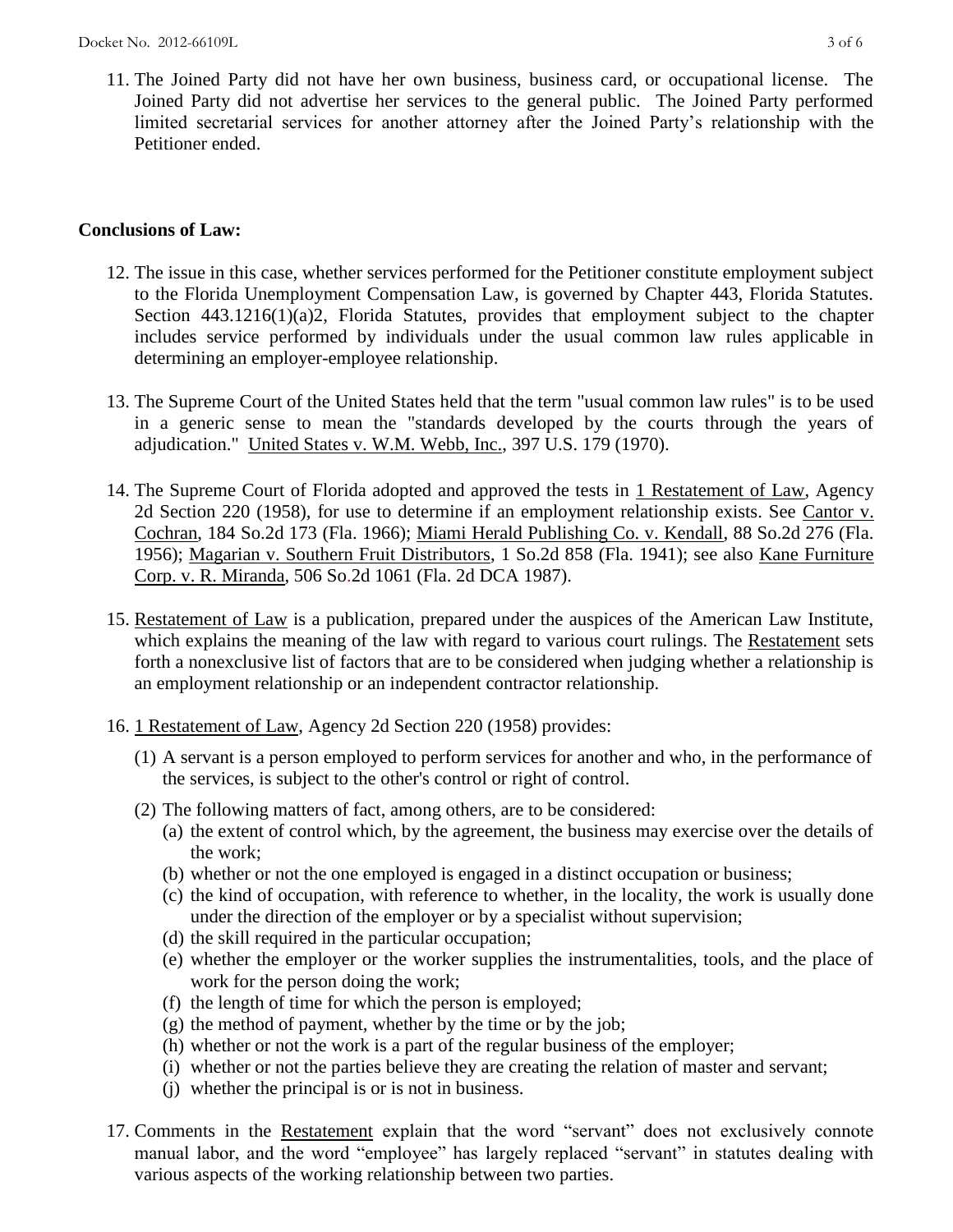- 18. In Department of Health and Rehabilitative Services v. Department of Labor & Employment Security, 472 So.2d 1284 (Fla. 1<sup>st</sup> DCA 1985) the court confirmed that the factors listed in the Restatement are the proper factors to be considered in determining whether an employer-employee relationship exists. However, in citing La Grande v. B&L Services, Inc., 432 So.2d 1364, 1366 (Fla.  $1<sup>st</sup> DCA$  1983), the court acknowledged that the question of whether a person is properly classified an employee or an independent contractor often cannot be answered by reference to "hard and fast" rules, but rather must be addressed on a case-by-case basis.
- 19. The evidence presented in this case does not reveal the existence of an express agreement between the parties as to the status of the work relationship. In Keith v. News & Sun Sentinel Co., 667 So.2d 167 (Fla. 1995), the Court held that in determining the status of a working relationship, the agreement between the parties should be examined if there is one. In providing guidance on how to proceed absent an express agreement the Court stated "In the event that there is no express agreement and the intent of the parties cannot be otherwise determined, courts must resort to a fact specific analysis under the Restatement based on the actual practice of the parties."
- 20. The Petitioner's business is a law practice. The Joined Party performed legal secretarial services on a part-time basis. The work performed by the Joined Party was not separate and distinct from the Petitioner's business, but was an integral and necessary part of the Petitioner's business. The Joined Party did not have her own business. The Joined Party did not have any expense or financial risk associated with the work performed for the Petitioner.
- 21. The Joined Party performed the work at the Petitioner's place of business. The Petitioner provided the work space, equipment, and supplies needed for the work.
- 22. The Joined Party was paid by time rather than by the job. The Petitioner determined the rate and method of payment. The fact that the Petitioner chose not to withhold taxes from the Joined Party's pay does not, standing alone, establish an independent contractor relationship.
- 23. The Petitioner exercised sufficient control over the details of the work to establish an employeremployee relationship. The Joined Party was required to report to the Petitioner's office at a set time. The Petitioner determined what work was to be performed. Although the Joined Party had prior experience as a legal assistant, the Petitioner directed the Joined Party as to how the Petitioner wanted the work performed.
- 24. It is concluded that the services performed for the Petitioner by the Joined Party as a legal assistant constitute insured employment.
- 25. Section 443.1215, Florida Statutes, provides:
	- (1) Each of the following employing units is an employer subject to this chapter:
	- (a) An employing unit that:

1. In a calendar quarter during the current or preceding calendar year paid wages of at least \$1,500 for service in employment; or

2. For any portion of a day in each of 20 different calendar weeks, regardless of whether the weeks were consecutive, during the current or preceding calendar year, employed at least one individual in employment, irrespective of whether the same individual was in employment during each day.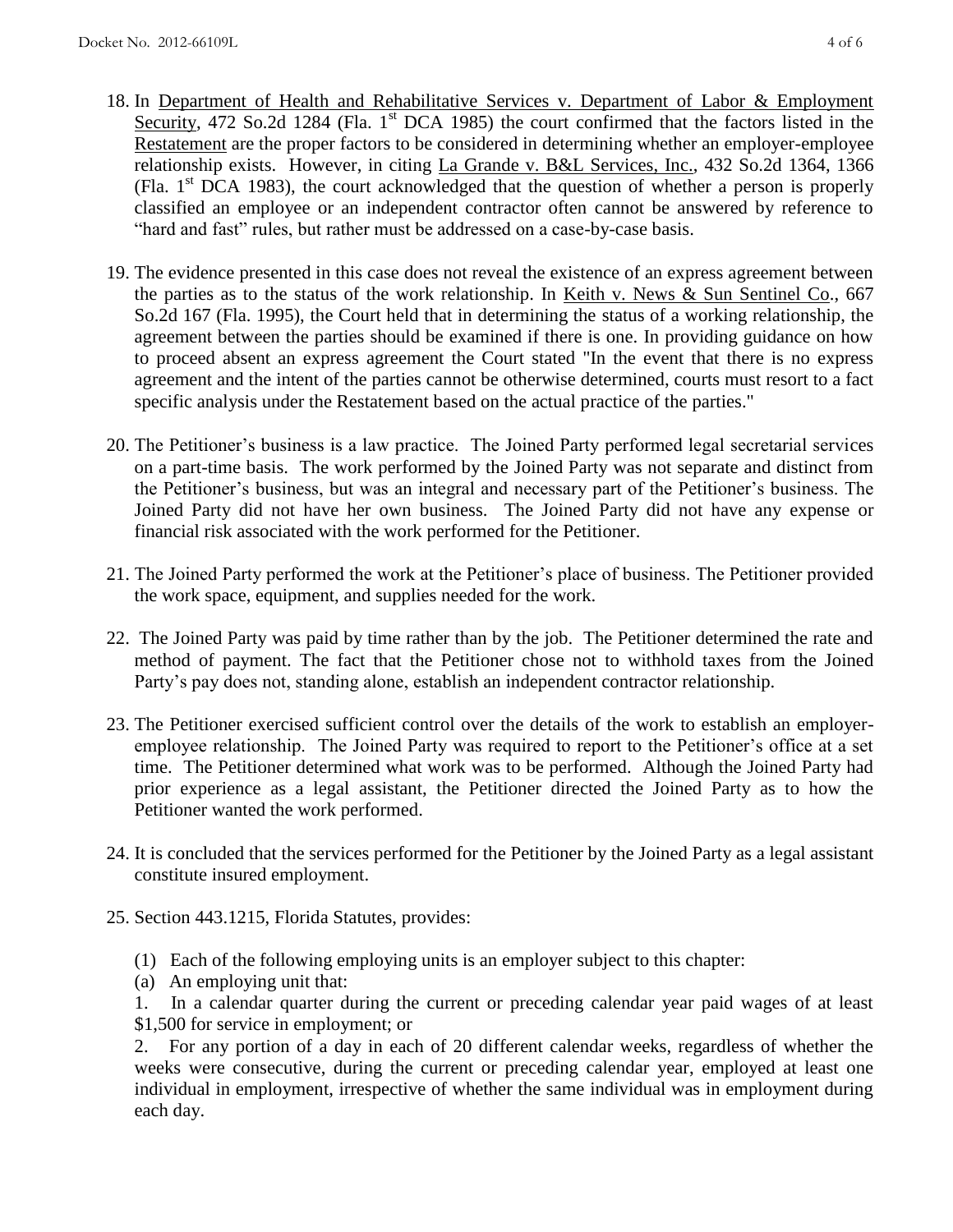26. The Joined Party performed services in employment for the Petitioner from March 1, 2011, until May 19, 2011. The Joined Party received wages in the amount of \$1,597 in the first quarter 2011. Those wages are sufficient to establish liability based on the payment of wages of at least \$1,500 in a calendar quarter.

**Recommendation:** It is recommended that the determination dated June 6, 2012 be AFFIRMED

Respectfully submitted on November 9, 2012.



SUSAN WILLIAMS, Special Deputy Office of Appeals

A party aggrieved by the *Recommended Order* may file written exceptions to the Director at the address shown above within fifteen days of the mailing date of the *Recommended Order*. Any opposing party may file counter exceptions within ten days of the mailing of the original exceptions. A brief in opposition to counter exceptions may be filed within ten days of the mailing of the counter exceptions. Any party initiating such correspondence must send a copy of the correspondence to each party of record and indicate that copies were sent.

Una parte que se vea perjudicada por la *Orden Recomendada* puede registrar excepciones por escrito al Director Designado en la dirección que aparece arriba dentro de quince días a partir de la fecha del envío por correo de la *Orden Recomendada*. Cualquier contraparte puede registrar contra-excepciones dentro de los diez días a partir de la fecha de envió por correo de las excepciones originales. Un sumario en oposición a contra-excepciones puede ser registrado dentro de los diez días a partir de la fecha de envío por correo de las contra-excepciones. Cualquier parte que dé inicio a tal correspondencia debe enviarle una copia de tal correspondencia a cada parte contenida en el registro y señalar que copias fueron remitidas.

Yon pati ke *Lòd Rekòmande* a afekte ka prezante de eksklizyon alekri bay Direktè Adjwen an lan adrès ki parèt anlè a lan yon peryòd kenz jou apati de dat ke *Lòd Rekòmande* a te poste a. Nenpòt pati ki fè opozisyon ka prezante objeksyon a eksklizyon yo lan yon peryòd dis jou apati de lè ke objeksyon a eksklizyon orijinal yo te poste. Yon dosye ki prezante ann opozisyon a objeksyon a eksklizyon yo, ka prezante lan yon peryòd dis jou apati de dat ke objeksyon a eksklizyon yo te poste. Nenpòt pati ki angaje yon korespondans konsa dwe voye yon kopi kourye a bay chak pati ki enplike lan dosye a e endike ke yo te voye kopi yo.

Shoner ha

**DRA Y. BARNES, Special Deputy Clerk November 9, 2012** 

**Date Mailed:**